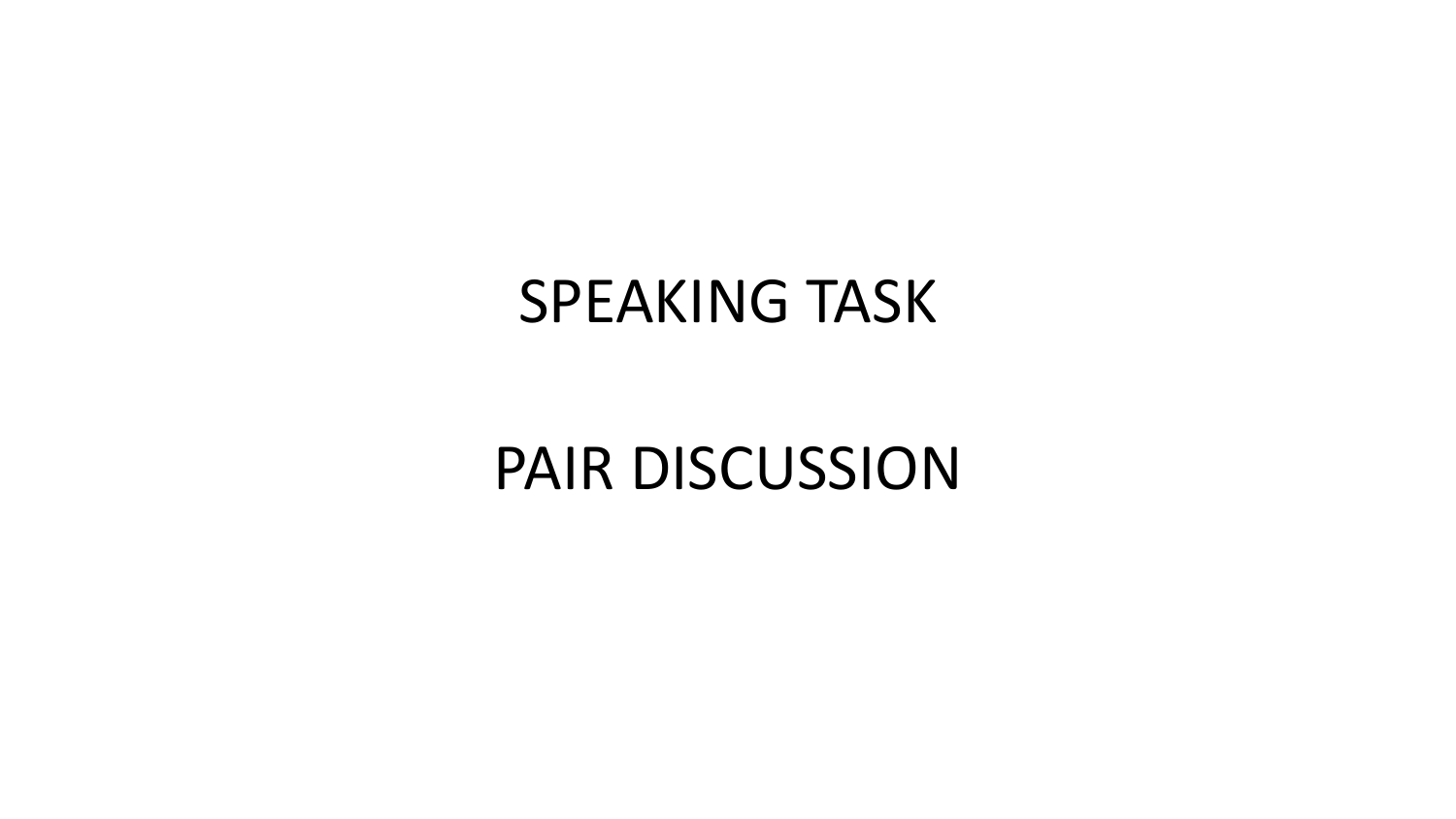*You are going to read a news item.* 

*You have to respond to the news and discuss it with a partner.*

*You have 3 minutes to read the text and prepare for the discussion.*

*The discussion should take up to 4 minutes.*

- *give a short summary of the text (Student A);*
- *exchange opinions with the partner about the news;*
- *comment on the facts / events / people described in the text;*
- *relate the news item to your own experience or knowledge;*
- *summarise and conclude your discussion (Student B).*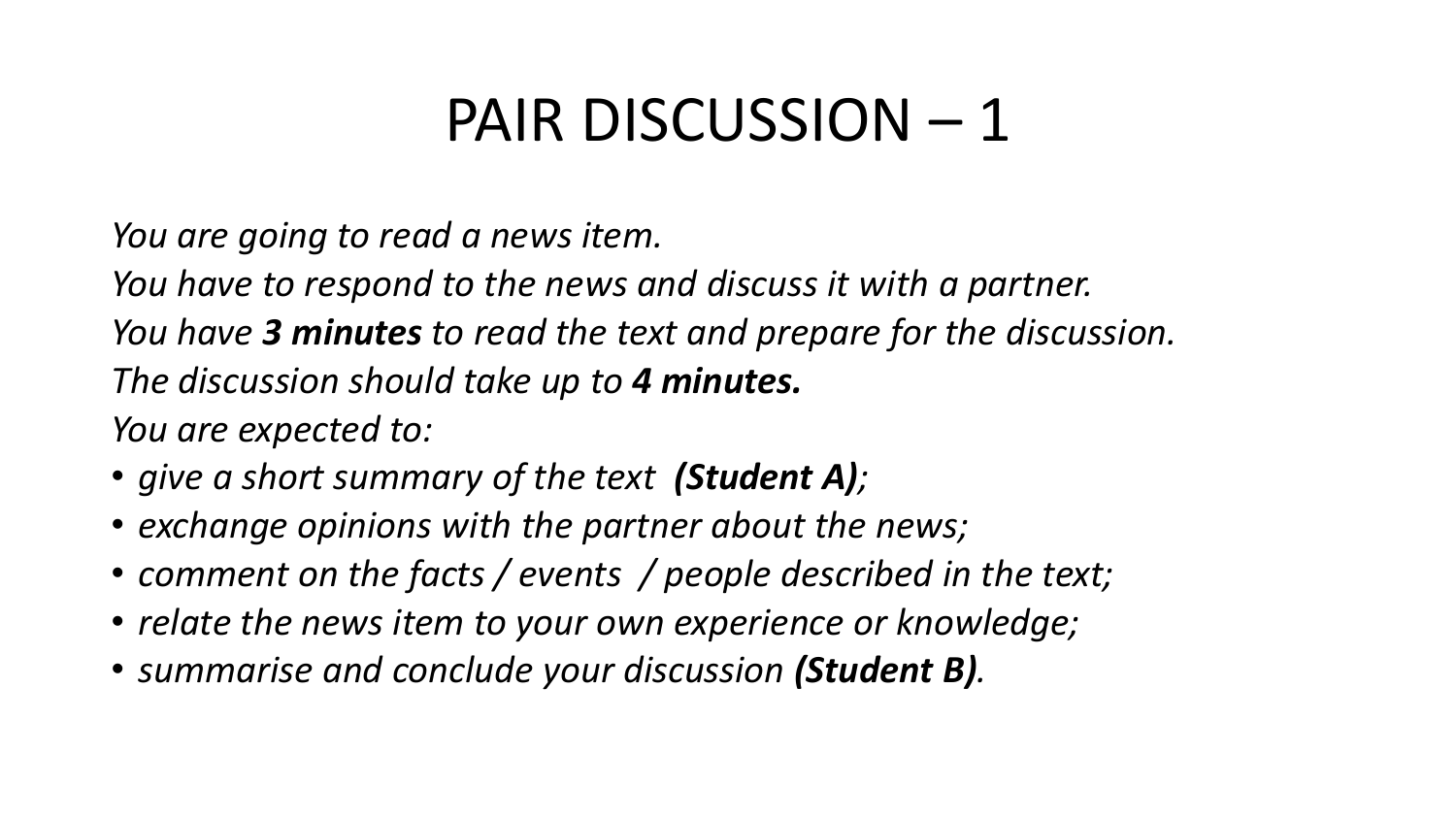### **A DRONE FOR TAKING A SELFIE.. THE IDEA IS GENIUS**



Phone selfies are boring. People are not doing them anymore and they have become unpopular. First, there was the standard selfie, then the selfie stick, and now the next evolution of the selfie has arrived!

Nobody knows who did it first, but one day thousands of people started uploading incredible selfies from insane angles to social media and soon everyone wanted to do the same. This new type of selfie has taken off literally across the world!

It is the new *Drone X Pro*, a brand new type of drone made so that anyone can fly it. It was designed by two German engineers who love drones. They admitted that the drones they had were very bulky, heavy and difficult to travel with. So, they designed this ultra-compact, light drone, and all without sacrificing any of the main benefits of a top HD model. It is firm, it is easy to control and it can live-stream and record to your phone! There is hope that the invention will not only be used for selfies and will further stimulate its users' creativity.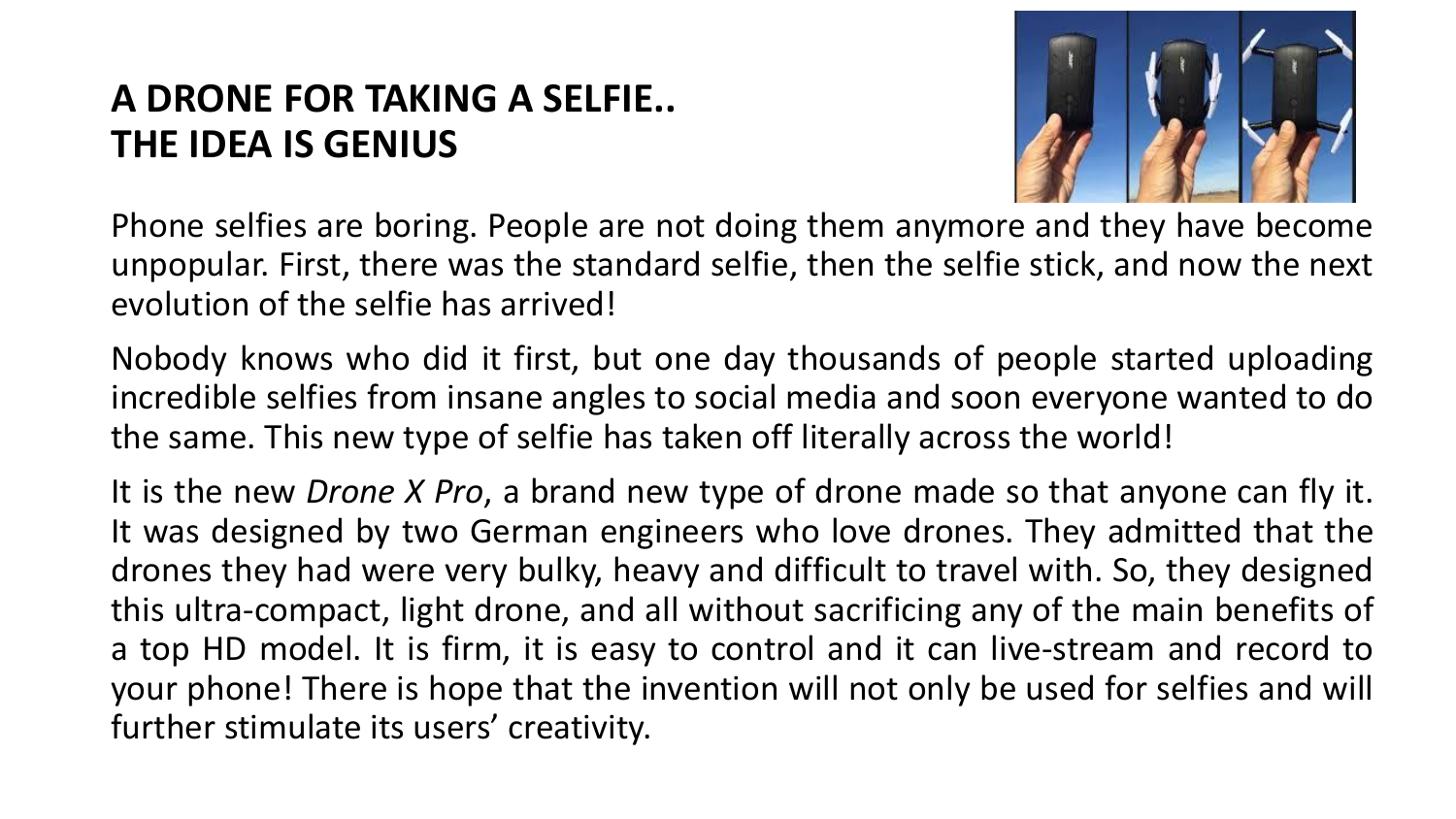*You are going to read a news item.* 

*You have to respond to the news and discuss it with a partner.*

*You have 3 minutes to read the text and prepare for the discussion.*

*The discussion should take up to 4 minutes.*

- *give a short summary of the text (Student A);*
- *exchange opinions with the partner about the news;*
- *comment on the facts / events / people described in the text;*
- *relate the news item to your own experience or knowledge;*
- *summarise and conclude your discussion (Student B).*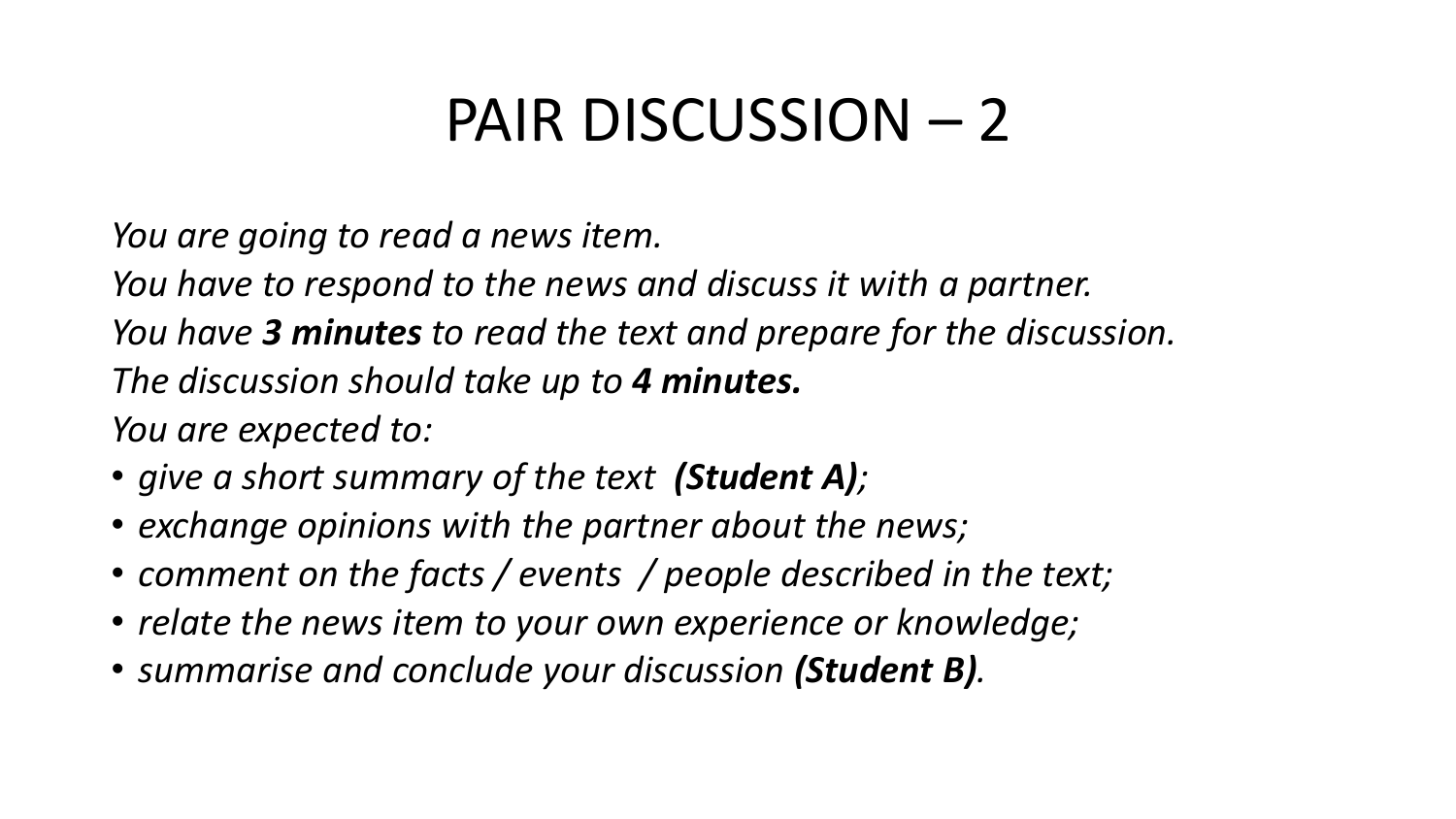#### **TIKTOK VIDEOS ARE ABOUT TO GET LENGTHIER**



A spokesperson for the app confirmed Monday that TikTok will now allow users to create videos up to 10 minutes long.

The platform is "always thinking about new ways to bring value to our community and enrich the TikTok experience," the spokesperson said, and 10-minute videos is its latest attempt to better the app. "Today, we're excited to start rolling out the ability to upload videos that are up to 10 minutes, which we hope would unleash even more creative possibilities for our creators around the world," the spokesperson said.

TikTok last increased its maximum video time in July, when it upped video length from one minute to three minutes. As TikTok evolves into a longer-form app with videos closer to the length of content on YouTube, other platforms, like YouTube and Instagram, are trying to capture the magic of short-form videos. Instagram has Reels, and YouTube has Shorts, both of which were introduced in 2020. Let us hope this does not mean a fierce competition, but rather a wider choice for users.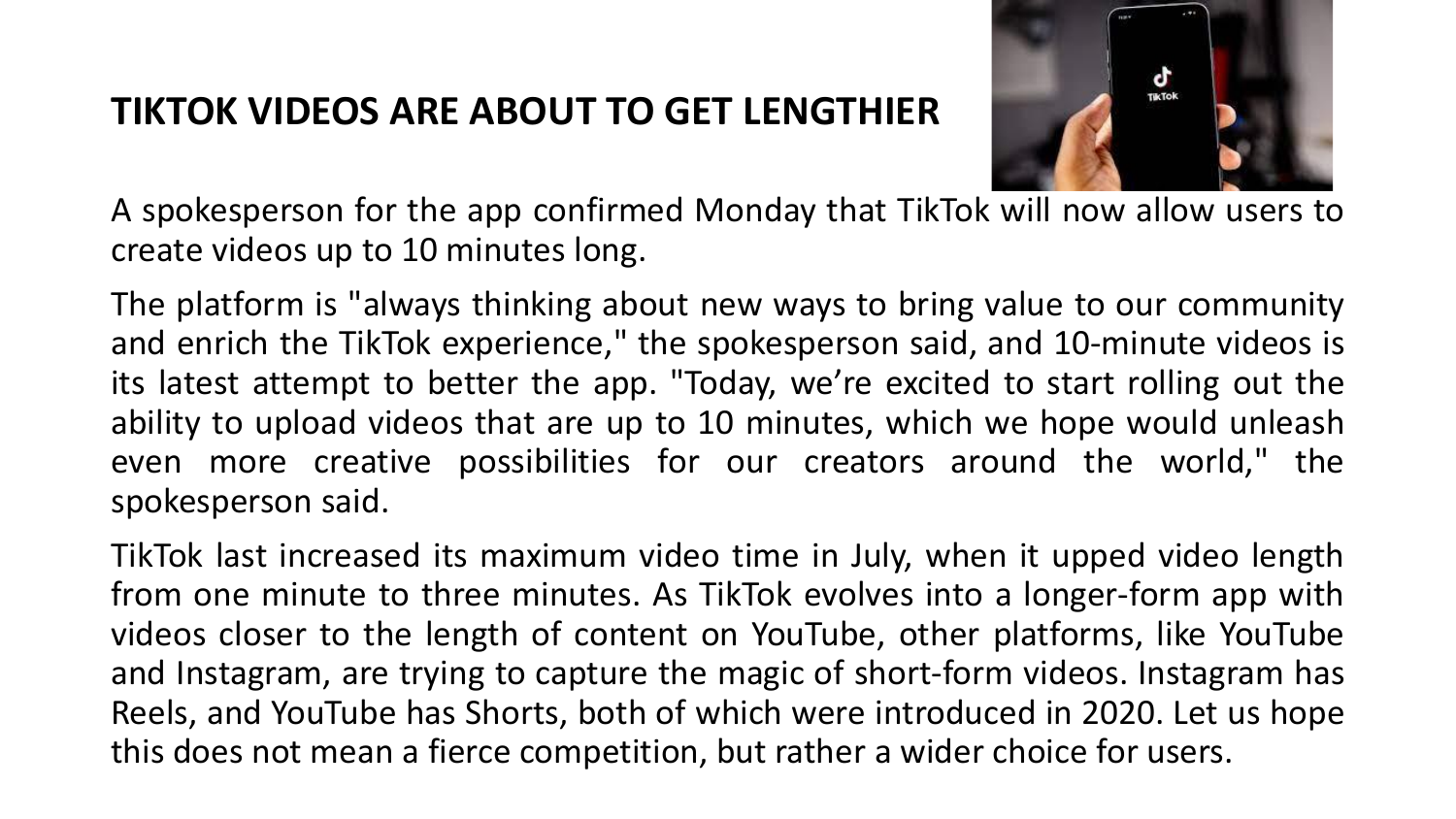*You are going to read a news item.* 

*You have to respond to the news and discuss it with a partner.*

*You have 3 minutes to read the text and prepare for the discussion.*

*The discussion should take up to 4 minutes.*

- *give a short summary of the text (Student A);*
- *exchange opinions with the partner about the news;*
- *comment on the facts / events / people described in the text;*
- *relate the news item to your own experience or knowledge;*
- *summarise and conclude your discussion (Student B).*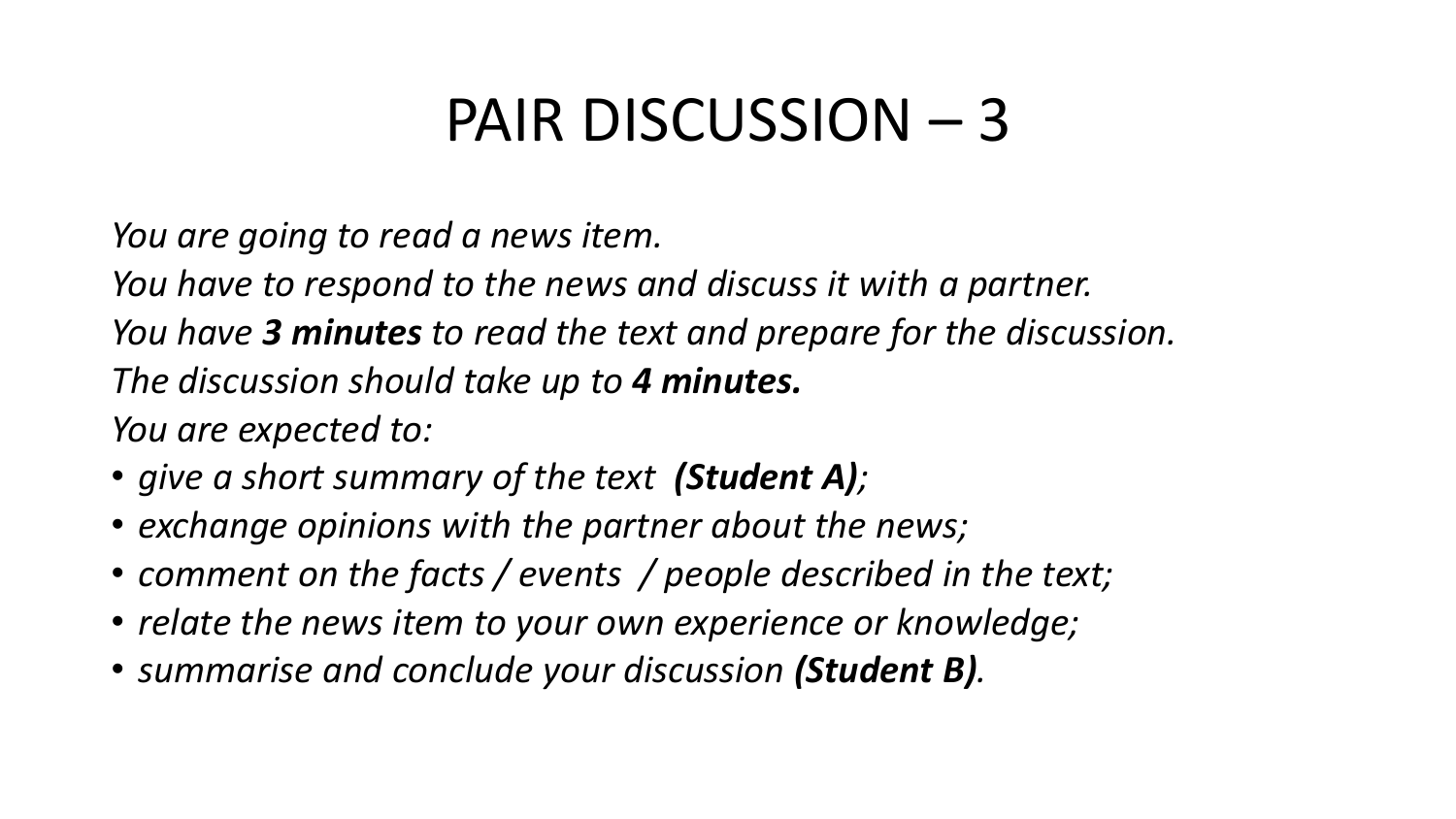### **IS HAVING A SMARTPHONE A REQUIREMENT IN 2022?**



For many people a smartphone is as necessary as food and water. Others may not see the appeal. Yet, the official statistics tell us that smartphone ownership has grown tremendously over the past decade: 96 % of young adults aged 18 to 29 own a smartphone and so do 61% of adults aged 65 and older.

Why are people using their smartphones? Some common uses include checking social media, playing games and making phone calls or texting. Aside from that, people can use smartphones to pay bills, check bank account balances, manage their budgets, send money to friends and family, and shop online at their favorite stores. The typical person checks their phone every five minutes.

It is easy to say that smartphones are a luxury rather than a necessity as people managed to live without them for centuries. However, such an approach seems to ignore changes that have taken place in how people live today – what is next that we will soon hardly do without a smartphone?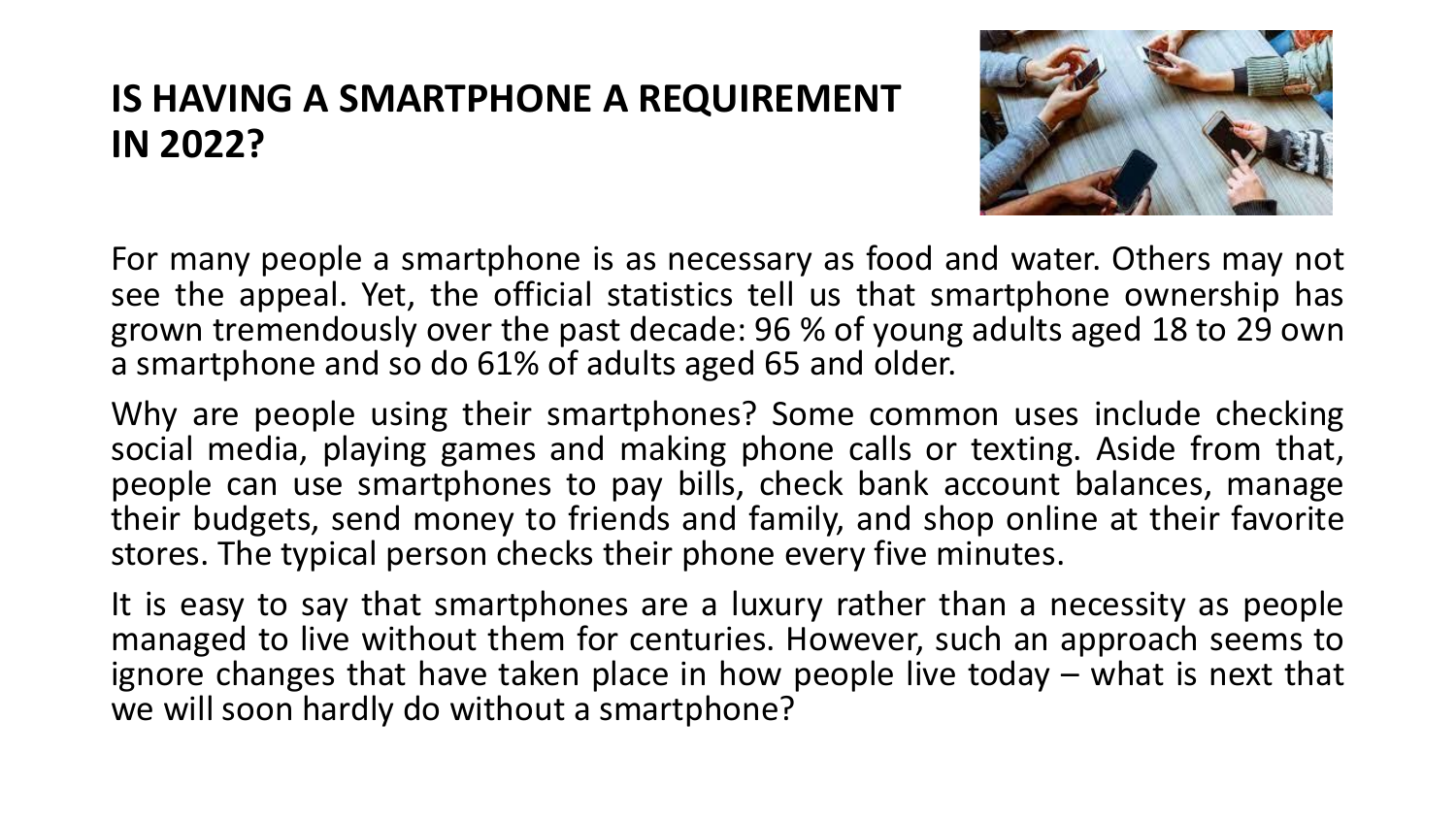*You are going to read a news item.* 

*You have to respond to the news and discuss it with a partner.*

*You have 3 minutes to read the text and prepare for the discussion.*

*The discussion should take up to 4 minutes.*

- *give a short summary of the text (Student A);*
- *exchange opinions with the partner about the news;*
- *comment on the facts / events / people described in the text;*
- *relate the news item to your own experience or knowledge;*
- *summarise and conclude your discussion (Student B).*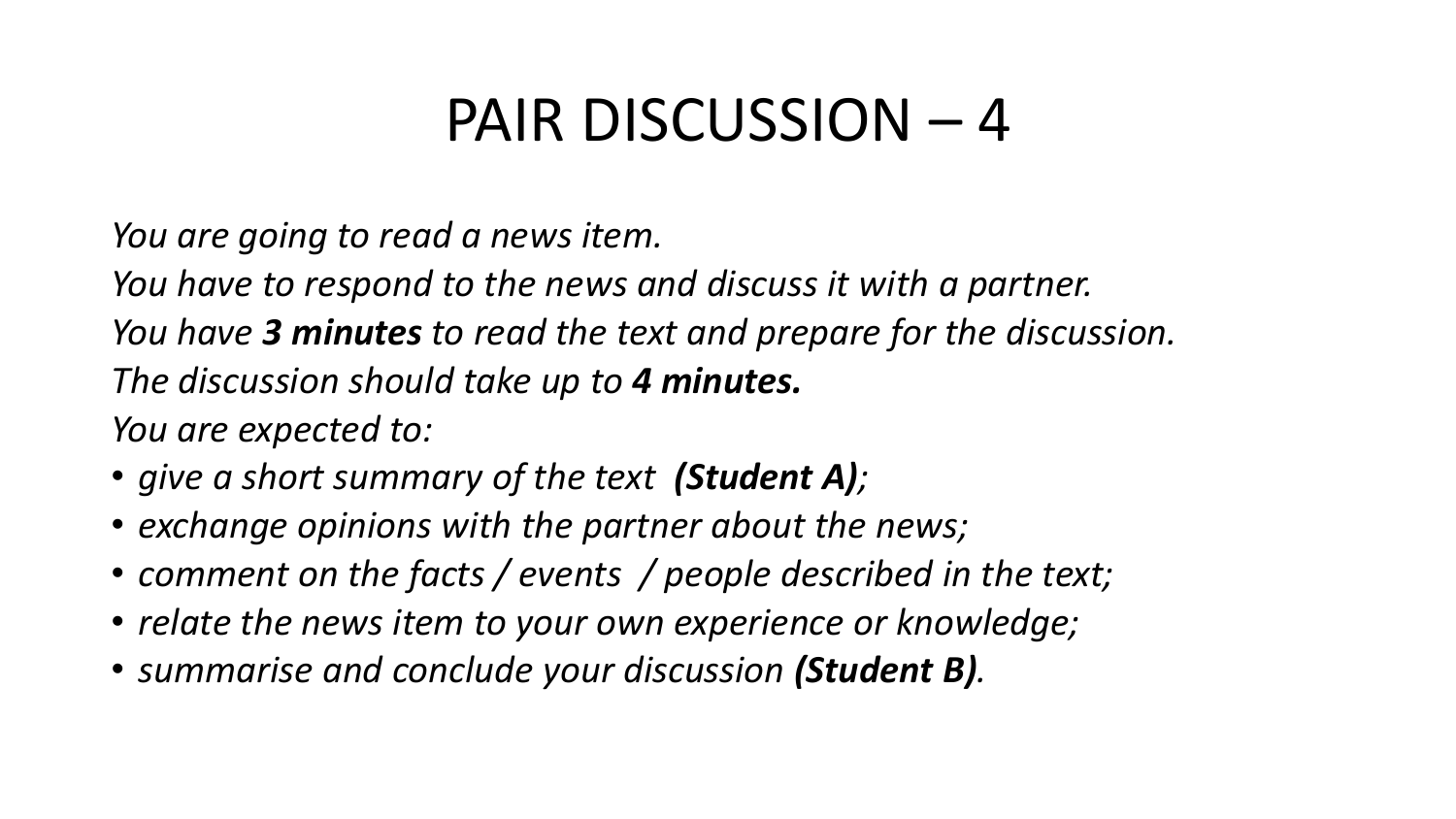### **DIGITAL AROUND THE WORLD – WHAT DO NUMBERS TELL US?**



4.95 billion people around the world use the internet in January 2022 – equivalent to 62.5 percent of the world's total population. About 3 billion people around the world *do not* use the internet, marking another important milestone on our journey towards universal accessibility. But internet users are currently growing by half a million new users each day.

Social media use continues to grow too, with global users reaching 4.62 billion in January 2022. That is equal to 58.4 percent of all the people on the Earth. Social media users are currently growing at a rate of more than 13 new users *every single second*.

The average global internet user spends almost 7 hours online each day out of which 2 hours 27 minutes is spent on social media each day.

If you were expecting *digital* to ever return to *usual*, be it everyday activities or education or business, you'd better reset such expectations.. Can it be scary?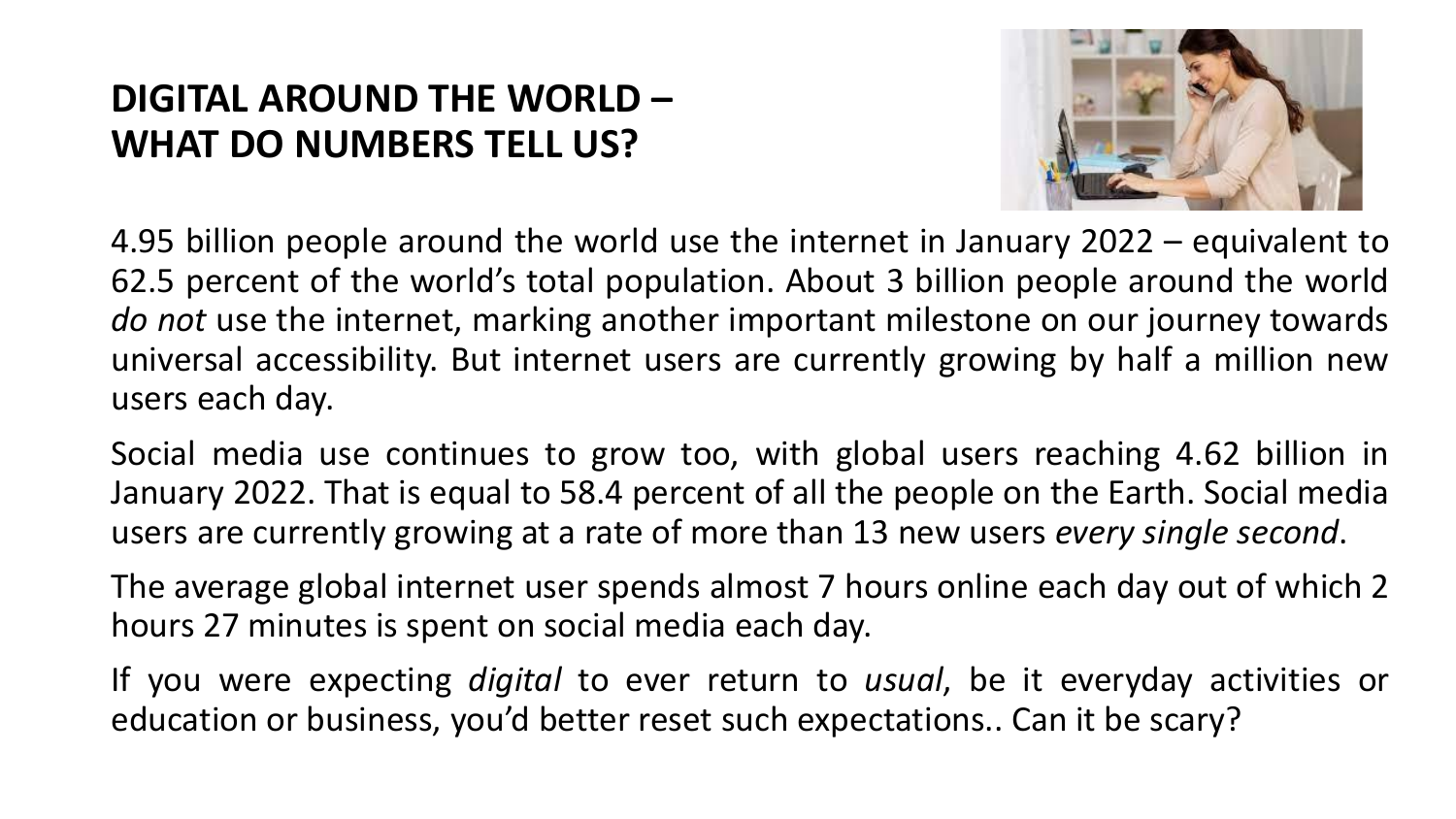*You are going to read a news item.* 

*You have to respond to the news and discuss it with a partner.*

*You have 3 minutes to read the text and prepare for the discussion.*

*The discussion should take up to 4 minutes.*

- *give a short summary of the text (Student A);*
- *exchange opinions with the partner about the news;*
- *comment on the facts / events / people described in the text;*
- *relate the news item to your own experience or knowledge;*
- *summarise and conclude your discussion (Student B).*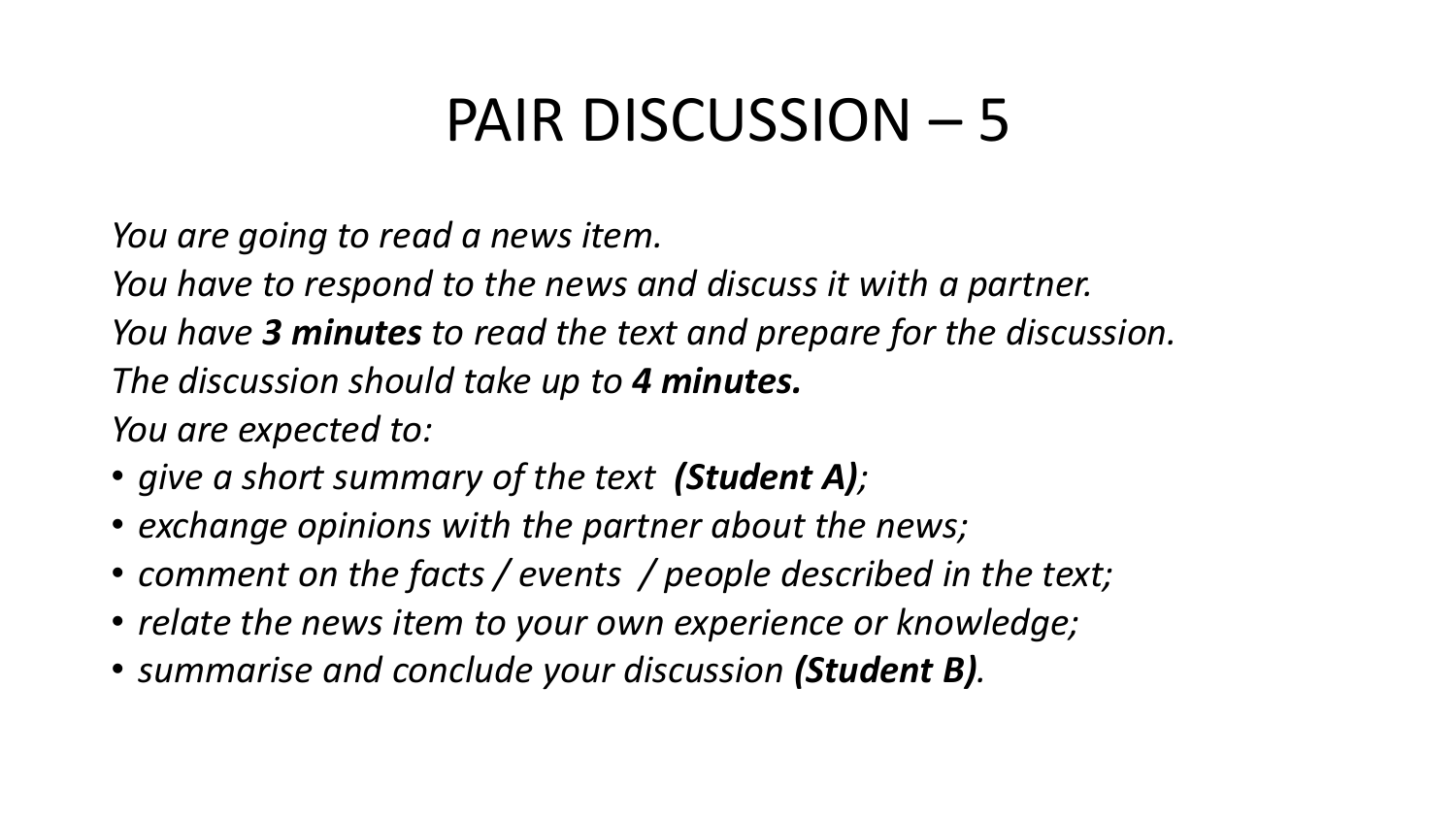#### **THE POWER OF SOCIAL NETWORKING**



The use of social media has increased dramatically in 15 years. Only 5% of adults claimed they utilised a social networking platform in 2005; today that percentage is close to 70% and it seems to be growing up.

People use social networking in many different ways. The availability of social media has boosted the number of people interested in remote learning. Online learning has exploded in popularity, allowing people to quickly acquire a skill and build a successful career around it. Social networking has had a significant impact on job recruitment and a business that uses social media effectively has a significant advantage over its competitors. Social media has had a significant impact on politics too. It is currently where the vast majority of people get their news. People also use online platforms to communicate their political concerns and suggest or demand what actions need to be taken.

Such advantages seem to outweigh any possible disadvantages or should we consider the cons too?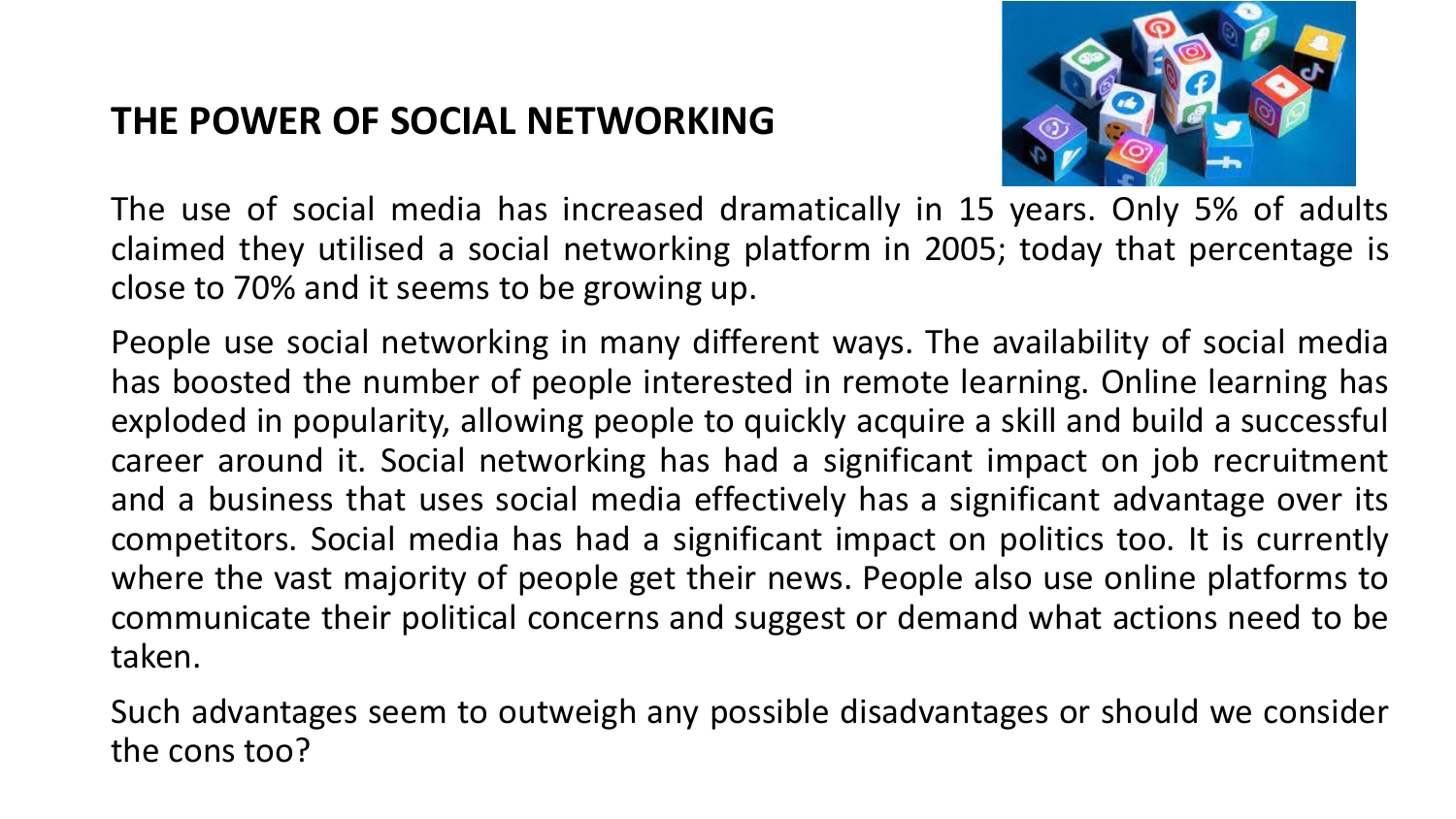*You are going to read a news item.* 

*You have to respond to the news and discuss it with a partner.*

*You have 3 minutes to read the text and prepare for the discussion.*

*The discussion should take up to 4 minutes.*

- *give a short summary of the text (Student A);*
- *exchange opinions with the partner about the news;*
- *comment on the facts / events / people described in the text;*
- *relate the news item to your own experience or knowledge;*
- *summarise and conclude your discussion (Student B).*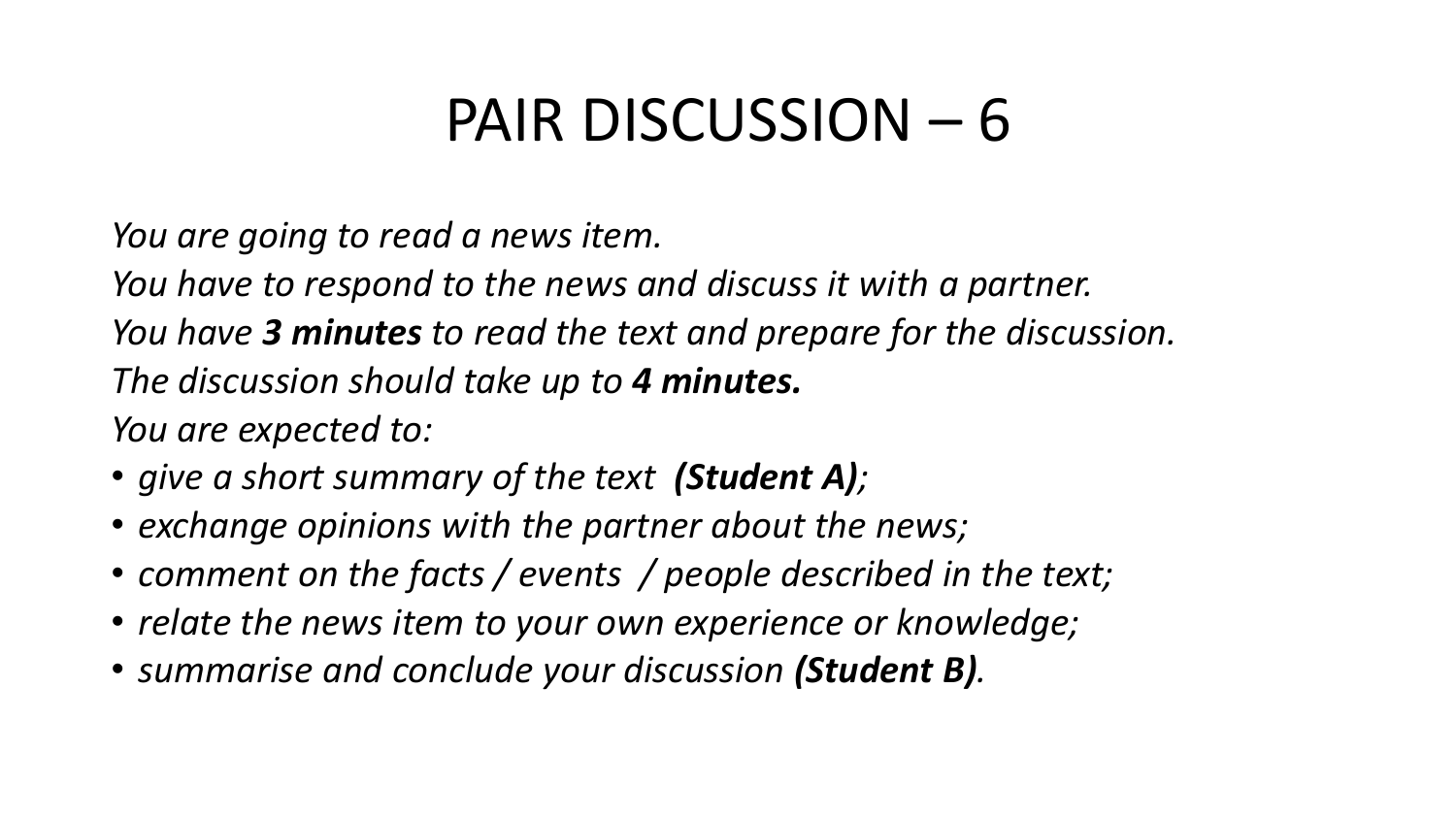### **FACEBOOK DELAYS INSTAGRAM APP FOR USERS 13 AND YOUNGER**



The social media giant said on Monday that it had paused development of an *Instagram Kids* service that would be tailored for children 13 years old or younger, as the social network increasingly faces questions about the app's effect on young people's mental health.

"This will give us time to work with parents, experts, policymakers and regulators, to listen to their concerns, and to demonstrate the value and importance of this project for younger teens online today," Adam Mosseri, the head of Instagram.

With *Instagram Kids*, Facebook had argued that young people were using the photosharing app anyway, despite age-requirement rules, so it would be better to develop a version more suitable for them.

Policymakers, regulators, child safety groups and consumer rights groups, however, have argued that it hooks children on the app at a younger age rather than protects them from problems including child predatory tactic, bullying and body shaming.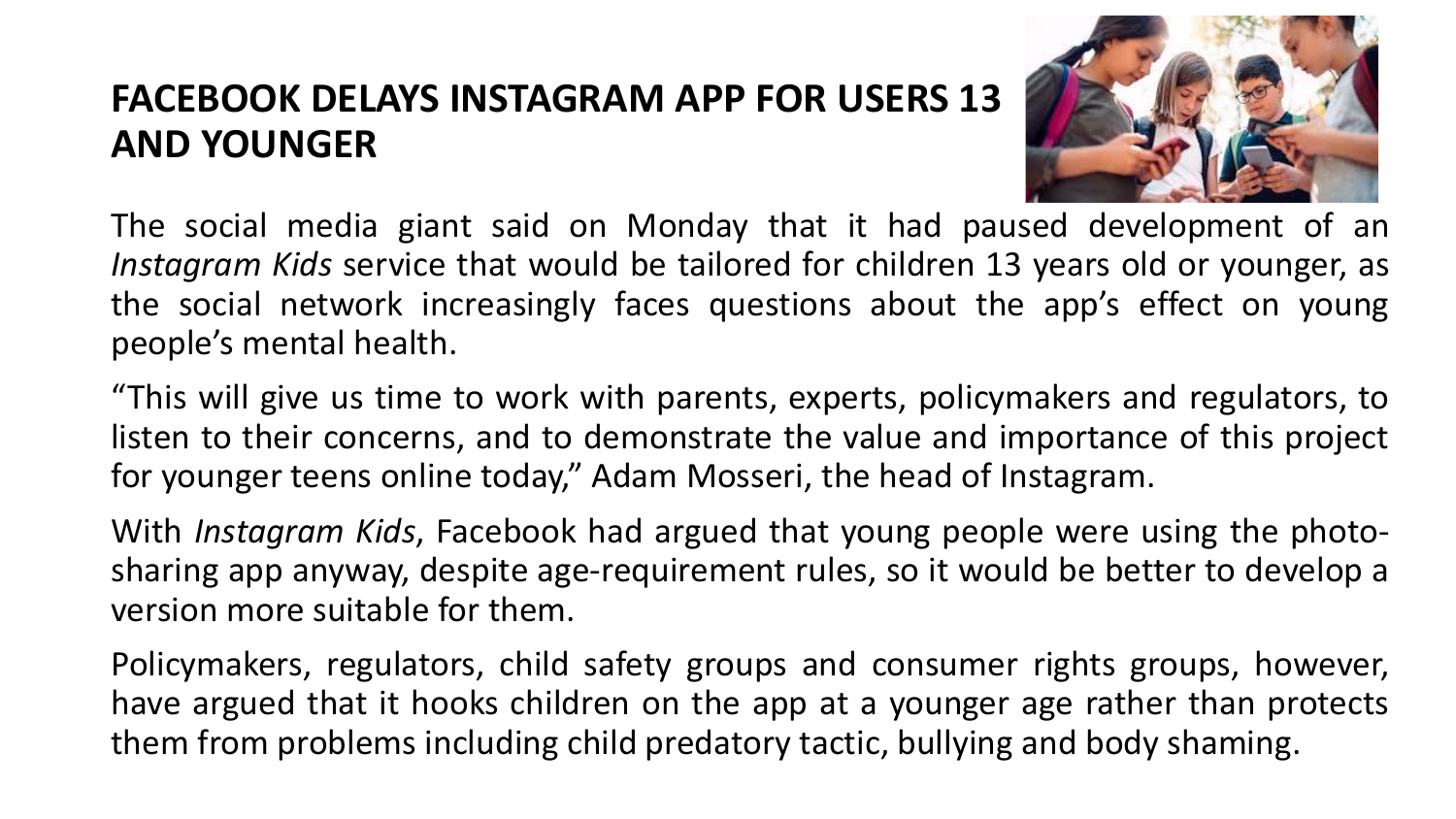*You are going to read a news item.* 

*You have to respond to the news and discuss it with a partner.*

*You have 3 minutes to read the text and prepare for the discussion.*

*The discussion should take up to 4 minutes.*

- *give a short summary of the text (Student A);*
- *exchange opinions with the partner about the news;*
- *comment on the facts / events / people described in the text;*
- *relate the news item to your own experience or knowledge;*
- *summarise and conclude your discussion (Student B).*